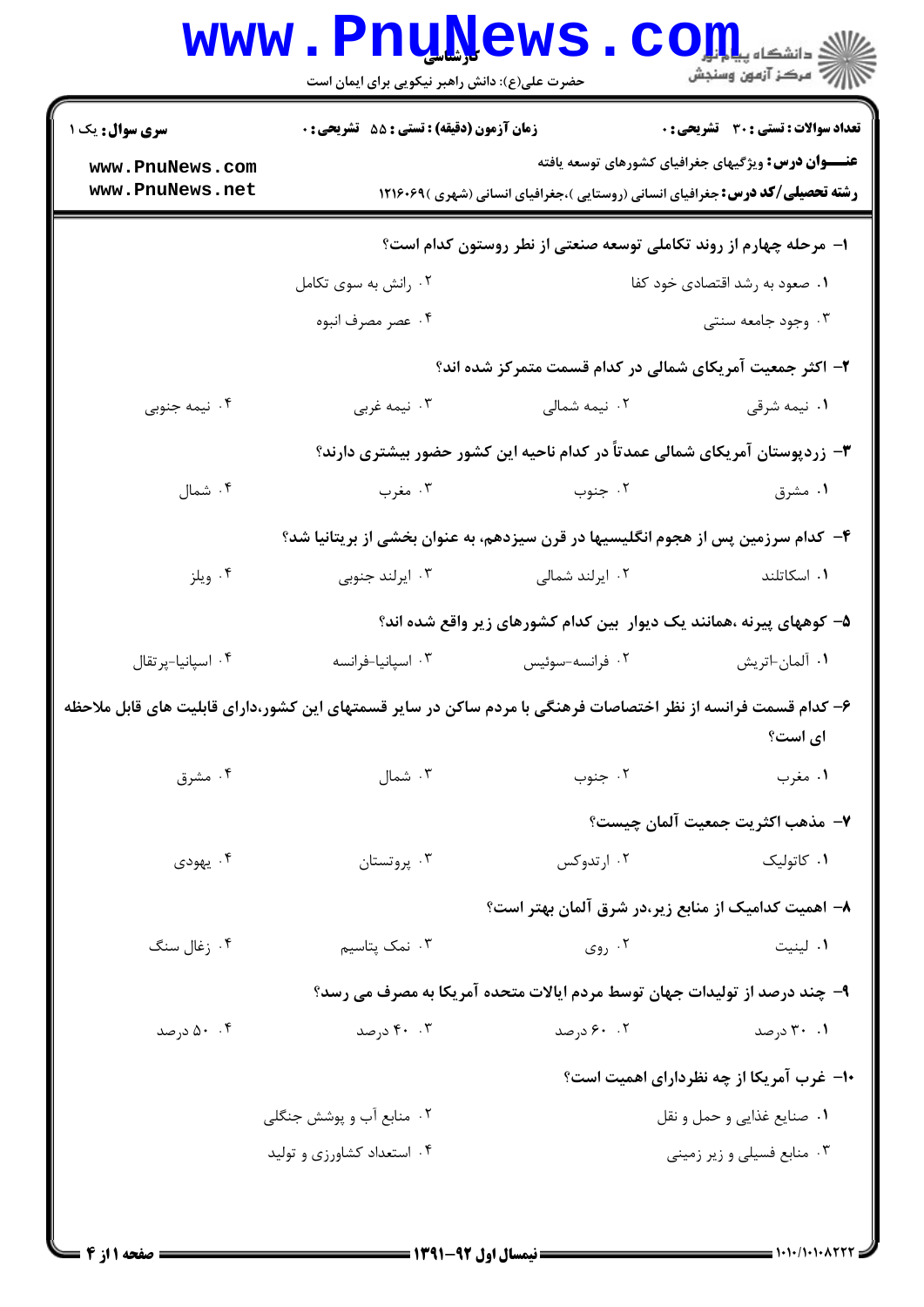|                                                                                            | <b>www.PnuNews</b><br>حضرت علی(ع): دانش راهبر نیکویی برای ایمان است                      |                                                                                      | رآ - مرڪز آزمون وسنڊش                                       |  |
|--------------------------------------------------------------------------------------------|------------------------------------------------------------------------------------------|--------------------------------------------------------------------------------------|-------------------------------------------------------------|--|
| <b>سری سوال :</b> ۱ یک                                                                     | <b>زمان آزمون (دقیقه) : تستی : 55 تشریحی : 0</b>                                         |                                                                                      | <b>تعداد سوالات : تستی : 30 ٪ تشریحی : 0</b>                |  |
| www.PnuNews.com<br>www.PnuNews.net                                                         |                                                                                          | <b>رشته تحصیلی/کد درس:</b> جغرافیای انسانی (روستایی )،جغرافیای انسانی (شهری )۱۲۱۶۰۶۹ | <b>عنــــوان درس:</b> ویژگیهای جغرافیای کشورهای توسعه یافته |  |
|                                                                                            |                                                                                          | 11- در کدام ایالت آمریکا ،نیمی از محصولات درختی و سبزیجات کشور به عمل می آید؟        |                                                             |  |
| ۰۴ ويرجينيا                                                                                | ۰۳ فلوريدا                                                                               | ۰۲ تکزاس                                                                             | ٠١. كاليفرنيا                                               |  |
|                                                                                            | ۱۲- کشورهای ایالات متحده آمریکا و کانادا ازنظر کدام مورد زیر،با یکدیگر اختلاف کلی دارند؟ |                                                                                      |                                                             |  |
| ۰۴ پوشش گیاهی                                                                              | ۰۳ اقلیم                                                                                 | ۰۲ ذخایر زیرزمینی                                                                    | ۰۱ توپوگرافي                                                |  |
|                                                                                            | ۱۳– تولید کدامیک از منابع زیر زمینی ،در منطقه سود بری کانادا دارای اهمیت جهانی است؟      |                                                                                      |                                                             |  |
| ۰۴ زغال سنگ                                                                                | ۰۳ طلا                                                                                   | ۰۲ نیکل                                                                              | ۰۱ روی                                                      |  |
|                                                                                            |                                                                                          | ۱۴– بزرگترین مرکز تولید آهن و فولاد ایالات متحده آمریکا کدام است؟                    |                                                             |  |
| ۰۴ نیویورک                                                                                 | ۰۳ پیتسبورگ                                                                              | ۰۲ کانزاس                                                                            | ۰۱ بالتيمور                                                 |  |
|                                                                                            |                                                                                          | ۱۵– علت ارزان تمام شدن منابع زغال سنگ منطقه ستو در ژاپن کدام مورد است؟               |                                                             |  |
|                                                                                            | ۰۲ همجواری با مراکز صنعتی                                                                |                                                                                      | ۰۱ مرغوبیت و نوع زغال سنگ                                   |  |
|                                                                                            | ۰۴ قرار گرفتن منابع در مجاورت سطح زمین                                                   |                                                                                      | ٠٣ وجود تجهيزات لازم جهت استخراج                            |  |
|                                                                                            |                                                                                          | ۱۶- پس از چه رویدادی ، کشور استرالیا در راه توسعه صنعتی شدن گام برداشت؟              |                                                             |  |
| ۰۴ جنگ اول جهانی                                                                           | ۰۳ اکتشافات معدنی طلا                                                                    | ٢. انقلاب صنعتي                                                                      | ۰۱ جنگ دوم جهانی                                            |  |
| ۱۷– کدامیک از موارد زیر،از نیاز های مهم وارداتی کشور های توسعه یافته از کشور های جنوب است؟ |                                                                                          |                                                                                      |                                                             |  |
|                                                                                            | ۰۲ مواد غذایی                                                                            |                                                                                      | ۰۱ صنایع دستی                                               |  |
|                                                                                            | ۰۴ صنایع مونتاژ                                                                          |                                                                                      | ۰۳ مصنوعات کارخانه ای                                       |  |
|                                                                                            |                                                                                          | <b>۱۸- عامل اصلی در حاصلخیزی جلگه های شمالی اروپا چیست</b> ؟                         |                                                             |  |
|                                                                                            | ۰۲ قرار گرفتن در سواحل                                                                   |                                                                                      | ۰۱ اقلیم مناسب                                              |  |
|                                                                                            | ۰۴ ریزش های جوی                                                                          |                                                                                      | ۰۳ رسوبات رودخانه ای                                        |  |
| ۱۹- شبه جزیره فلوریدا شامل کدامیک از جلکه های آمریکای شمالی می شود؟                        |                                                                                          |                                                                                      |                                                             |  |
|                                                                                            | ۰۲ پایکوهی آپالاش                                                                        |                                                                                      | ۰۱ ساحلی خلیج مکزیک                                         |  |
|                                                                                            | ۰۴ داخلی                                                                                 |                                                                                      | ۰۳ غربي                                                     |  |
|                                                                                            |                                                                                          |                                                                                      |                                                             |  |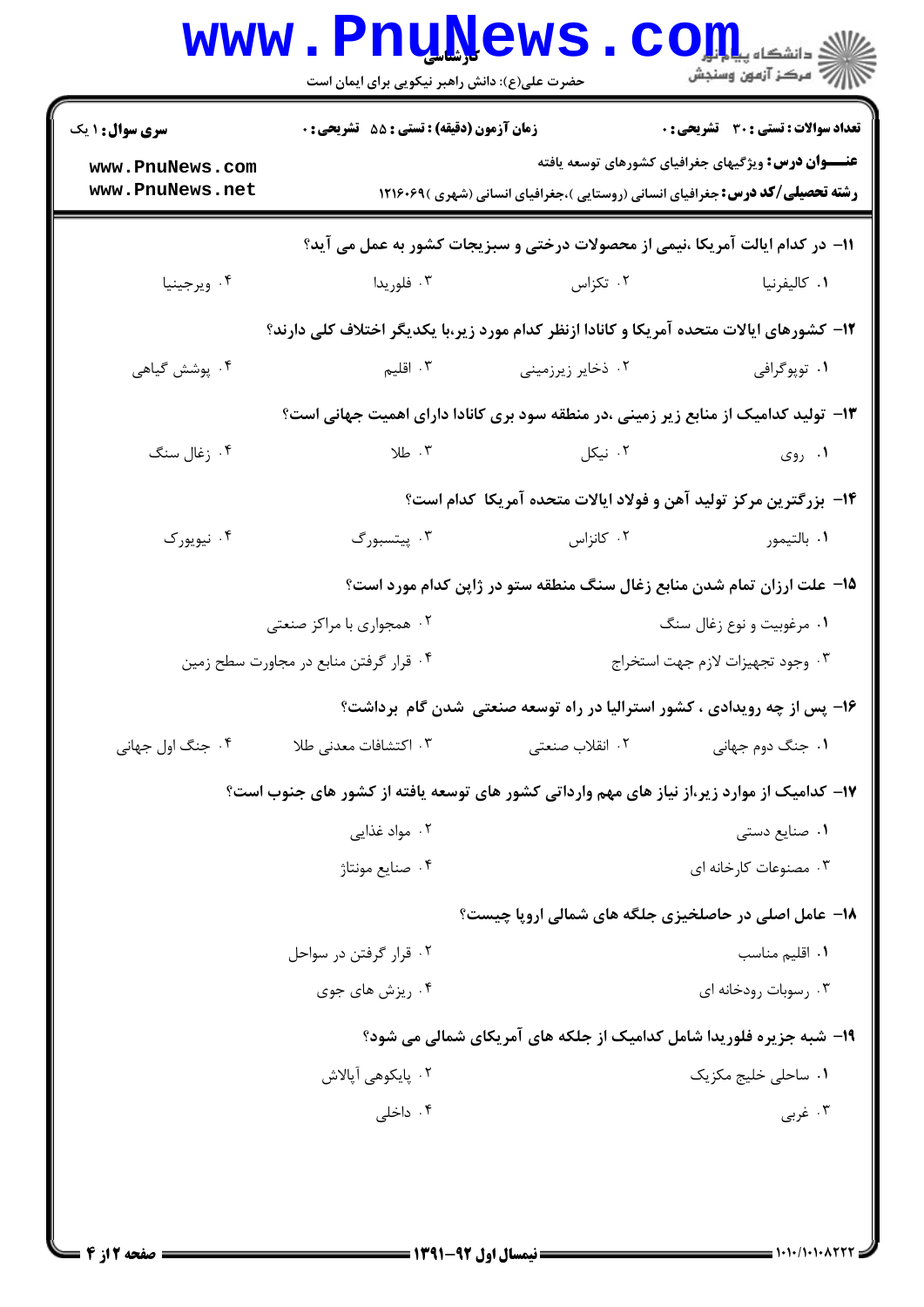|                                                                                                | www.PnuNews<br>حضرت علی(ع): دانش راهبر نیکویی برای ایمان است                                    |                                | <b>COIL</b><br>أأآت مركز آزمون وسنجش                                                                                                               |  |
|------------------------------------------------------------------------------------------------|-------------------------------------------------------------------------------------------------|--------------------------------|----------------------------------------------------------------------------------------------------------------------------------------------------|--|
| سری سوال: ۱ یک                                                                                 | زمان آزمون (دقيقه) : تستى : 55 تشريحى : 0                                                       |                                | <b>تعداد سوالات : تستی : 30 ٪ تشریحی : 0</b>                                                                                                       |  |
| www.PnuNews.com<br>www.PnuNews.net                                                             |                                                                                                 |                                | <b>عنـــوان درس:</b> ویژگیهای جغرافیای کشورهای توسعه یافته<br><b>رشته تحصیلی/کد درس:</b> جغرافیای انسانی (روستایی )،جغرافیای انسانی (شهری )۱۲۱۶۰۶۹ |  |
|                                                                                                |                                                                                                 |                                | +۲- بزرگترین حوضه رودخانه ای استرالیا کدام مورد از موارد زیر می باشد؟                                                                              |  |
|                                                                                                | ۰۲ حوضه کارپنتاریا                                                                              |                                | ۰۱ حوضه رودخانه مواری                                                                                                                              |  |
|                                                                                                | ۰۴ حوضه عظیم آرتزین                                                                             |                                | ۰۳ شبه جزیره یورک                                                                                                                                  |  |
|                                                                                                |                                                                                                 |                                | <b>۲۱</b> - کوچکترین جزایر ژاپن جه نام دارد؟                                                                                                       |  |
| ۰۴ هنشو                                                                                        | ۰۳ کیوشو                                                                                        | ۰۲ شیکوکو                      | ۰۱ هکائیدو                                                                                                                                         |  |
| ۲۲- علت وجود آب و هوای نامناسب و عدم دریافت ریزشهای جوی کافی در بسیاری از مناطق استرالیا چیست؟ |                                                                                                 |                                |                                                                                                                                                    |  |
|                                                                                                | ۰۲ عدم تاثیر جریانات مرطوب                                                                      |                                | ٠١. عدم ارتفاعات قابل ملاحظه                                                                                                                       |  |
|                                                                                                | ۰۴ گسترش طولی                                                                                   |                                | ۰۳ وسعت زياد                                                                                                                                       |  |
| <b>۲۳</b> - نزدیک به نیمی از نیروهای فعال جامعه اروپا در چه زمینه ای فعالیت می کنند؟           |                                                                                                 |                                |                                                                                                                                                    |  |
|                                                                                                | ۰۲ کشاورزی و دامپروری                                                                           |                                | ۰۱ صنایع سبک و سنگین                                                                                                                               |  |
|                                                                                                | ۰۴ تجارت و بازرگانی                                                                             |                                | ۰۳ خدمات و توریسم                                                                                                                                  |  |
|                                                                                                | ۲۴- چند درصد از نیروی کار ایالات متحده آمریکا در حال حاضر به شاغلین کشاورزی اختصاص یافته است؟   |                                |                                                                                                                                                    |  |
| ۰۴ درصد                                                                                        | ۰۳ درصد                                                                                         | ۰۲ درصد                        | ۰۱ - ۵ درصد                                                                                                                                        |  |
|                                                                                                | ۲۵- کارخانه های کوچک و چند منظوره در ژاپن ،که بخشی از سکونتگاه خانواده نیزمی باشند چه نام دارد؟ |                                |                                                                                                                                                    |  |
| ۰۴ صنایع کارگاهی                                                                               | ۰۳ صنایع خانوار                                                                                 | ۰۲ صنایع خودکفا                | ٠١ صنايع كلبه اي                                                                                                                                   |  |
|                                                                                                |                                                                                                 |                                | ۲۶- بومیان اولیه کدام کشور را مائوری می نامند؟                                                                                                     |  |
| ۰۴ کانادا                                                                                      | ۰۳ نیوزیلند                                                                                     | ۰۲ استرالیا                    | ۰۱ ژاپن                                                                                                                                            |  |
|                                                                                                | ۲۷- ۶۰ درصد از آلودگی های هوایی کشورهای توسعه یافته مربوط به کدام مورد زیر است؟                 |                                |                                                                                                                                                    |  |
| ۰۲ سوخت لاستیک های فرسوده                                                                      |                                                                                                 | ۰۱ كارخانه هاى ذوب فلز و فولاد |                                                                                                                                                    |  |
|                                                                                                | ۰۴ پالایشگاهها و مولدهای برق                                                                    |                                | ۰۳ موتورهای احتراقی اتومبیلها                                                                                                                      |  |
| ۲۸- بر اساس نظر ارنست برگس در شهرهای غربی، آخرین منطقه چه نقشی دارد؟                           |                                                                                                 |                                |                                                                                                                                                    |  |
|                                                                                                | ۰۲ محل مبادله و معاوضه                                                                          |                                | ۰۱ سکونتگاه کارگران کم درآمد                                                                                                                       |  |
|                                                                                                | ۰۴ سکونتگاه کارگران دارای درآمد بالاتر                                                          |                                | ۰۳ وضعیت ترانزیت یا گذرگاهی                                                                                                                        |  |
|                                                                                                |                                                                                                 |                                |                                                                                                                                                    |  |